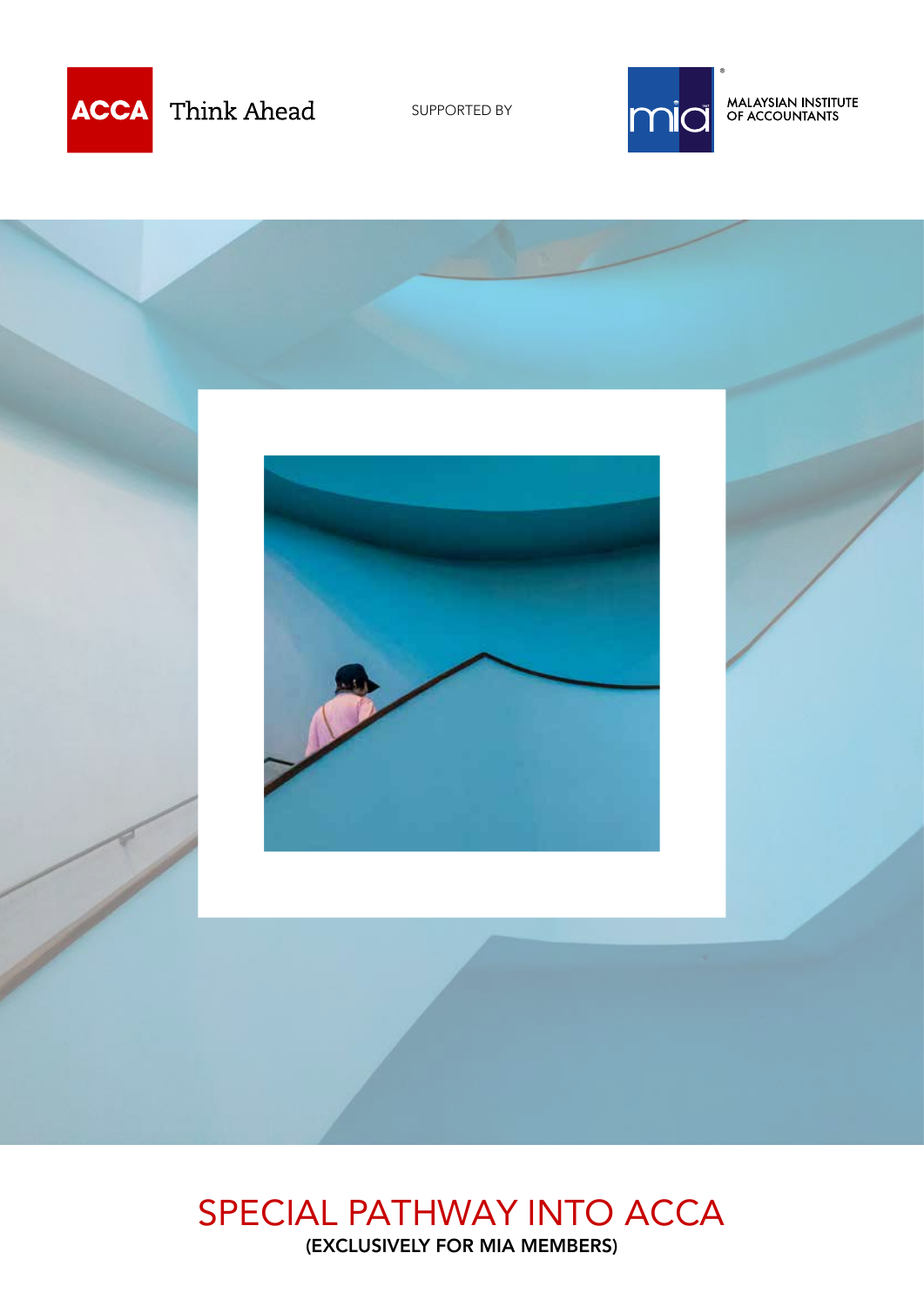# About ACCA

#### ACCA (the Association of Chartered Certified Accountants) is the global professional body for professional accountants.

We're a thriving global community of 233,000 members and 536,000 future members based in 178 countries and regions, who work across a wide range of sectors and industries. We uphold the highest professional and ethical values.

We offer everyone everywhere the opportunity to experience a rewarding career in accountancy, finance and management. Our qualifications and learning opportunities develop strategic business leaders, forward-thinking professionals with the financial, business and digital expertise essential for the creation of sustainable organisations and flourishing societies.

Since 1904, being a force for public good has been embedded in our purpose. We believe that accountancy is a cornerstone profession of society and is vital helping economies, organisations and individuals to grow and prosper. It does this by creating robust trusted financial and business management, combating corruption, ensuring organisations are managed ethically, driving sustainability, and providing rewarding career opportunities.

And through our cutting-edge research, we lead the profession by answering today's questions and preparing for the future. We're a not-for-profit organisation.

Find out more at [accaglobal.com](http://accaglobal.com)

Globally recognised qualification Stand out among top employers in all sectors Get supported with quality tuition and resources to succeed Enjoy a flexible path Build a strong professional network

# Discover a world of opportunities with ACCA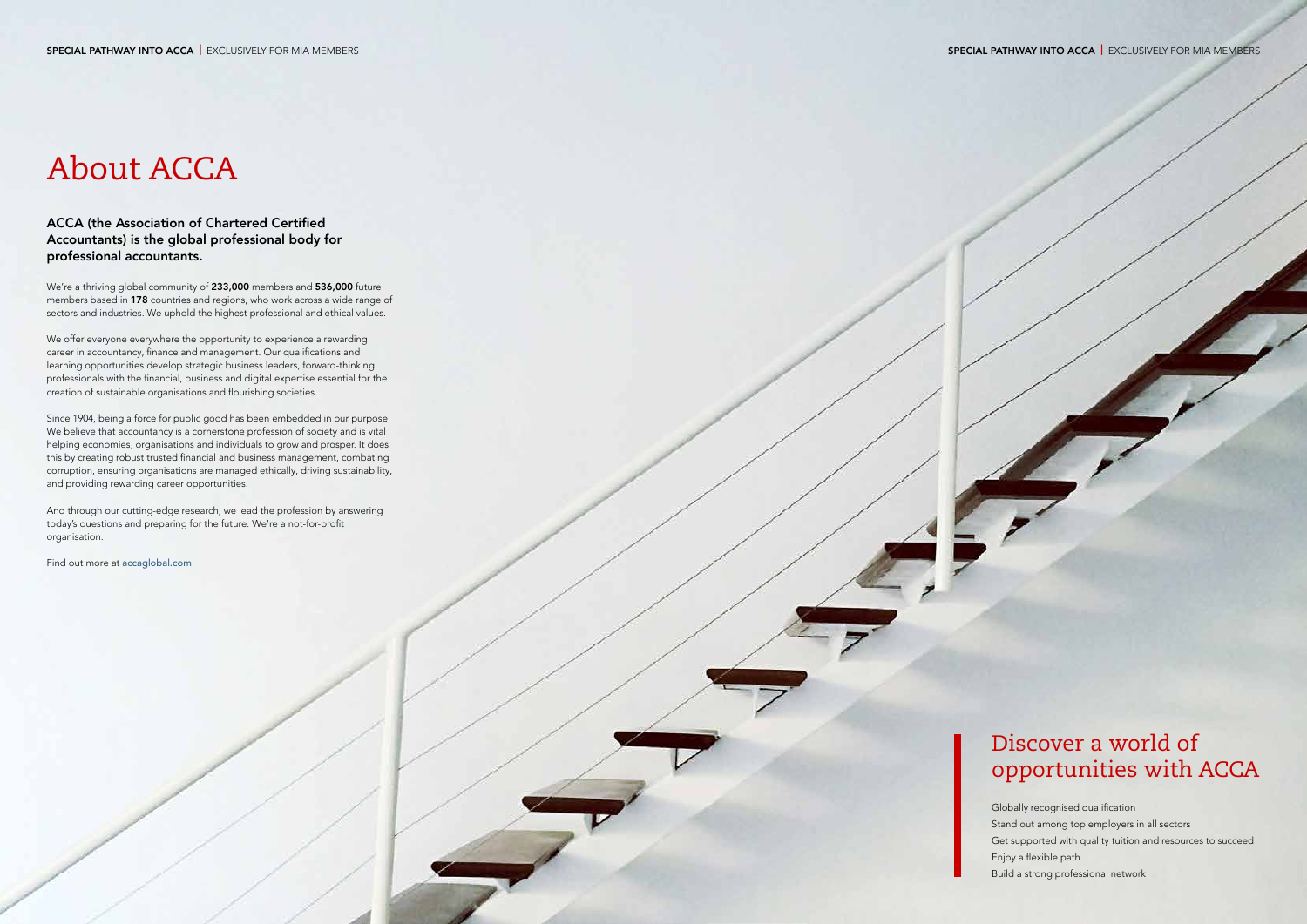# SPECIAL PATHWAY

ACCA and the Malaysian Institute of Accountants (MIA) entered into a Strategic Partnership Agreement to support the Malaysian government's aim to increase the number of professionally qualified accountants in Malaysia. The agreement provides an incentivised pathway for eligible MIA members to obtain the ACCA membership and is in force until 23 May 2024.

Exclusive benefits for MIA members

#### 1 Blanket exemption

ACCA will provide a blanket exemption of nine papers (applied skills and applied knowledge) from the ACCA Qualification. Hence, eligible\* MIA members are only required to complete four Strategic Professional exams and the Ethics and Professional Skills Module (EPSM) of the ACCA Qualification.

- EXAMS
- 
- 
- **EXPERIENCE**
- -

- 2 Waivers of initial registration and exemption fees ACCA will waive the initial registration and exemption fees for nine papers (from applied knowledge and applied skills) worth at least GBP1,031 (approximately RM6,000, depending on the current exchange rates). Please refer [here](https://www.accaglobal.com/gb/en/qualifications/accountancy-career/fees/fees-charges.html?countrycode=Malaysia]) for latest fees.
- 3 Simplified ACCA membership application

What do you need to do?

#### **ETHICS**

#### Ethics and Professional Skills Module (EPSM)

You are encouraged to complete this before attempting Strategic Professional exams.

#### Strategic Professional (Essentials)

• SBL Strategic Business Leader • SBR Strategic Business Reporting

#### Strategic Professional (Options)

(select two)

- AFM Advanced Financial Management • APM Advanced Performance
- Management
- ATX Advanced Taxation
- AAA Advanced Audit and Assurance

#### Apply for ACCA membership

• Upon passing the four exams and completion of the EPSM, you will need to obtain the latest Letter of Good Standing from MIA and apply for the ACCA membership via your *myACCA* portal\*\*

• Your existing three years of experience in a relevant role (finance and accounting) obtained via MIA CARE route will be counted towards the ACCA Practical Experience Requirement (PER)\*\*



ELIGIBILITY\* MIA members of good standing who do not hold a professional accountancy qualification and are registered as MIA members at the time of the signing of this Agreement, and candidates who successfully register as MIA members while

this Agreement is in force.

----------------------